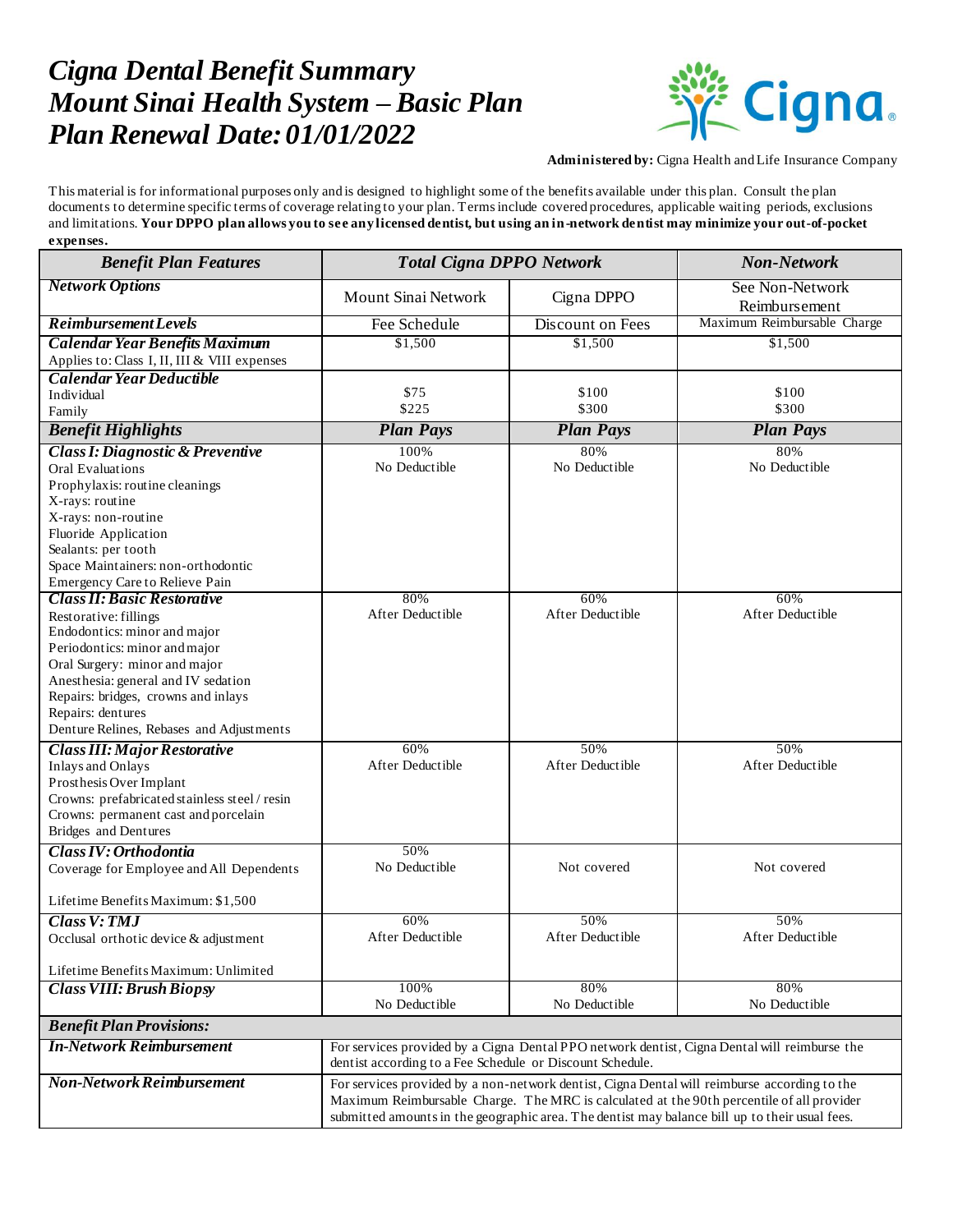| <b>Cross Accumulation</b>                      | All deductibles, plan maximums, and service specific maximums cross accumulate between in and<br>out of network. Benefit frequency limitations are based on the date of service and cross accumulate<br>between in and out of network.                                                                                                                                                                                                                                                                                                                                                                                                                                                                                                                                                                                                                                                                                                                                                                    |  |
|------------------------------------------------|-----------------------------------------------------------------------------------------------------------------------------------------------------------------------------------------------------------------------------------------------------------------------------------------------------------------------------------------------------------------------------------------------------------------------------------------------------------------------------------------------------------------------------------------------------------------------------------------------------------------------------------------------------------------------------------------------------------------------------------------------------------------------------------------------------------------------------------------------------------------------------------------------------------------------------------------------------------------------------------------------------------|--|
| Calendar Year Benefits Maximum                 | The plan will only pay for covered charges up to the yearly Benefits Maximum, when applicable.<br>Benefit-specific Maximums may also apply.                                                                                                                                                                                                                                                                                                                                                                                                                                                                                                                                                                                                                                                                                                                                                                                                                                                               |  |
| Calendar Year Deductible                       | This is the amount you must pay before the plan begins to pay for covered charges, when<br>applicable. Benefit-specific deductibles may also apply.                                                                                                                                                                                                                                                                                                                                                                                                                                                                                                                                                                                                                                                                                                                                                                                                                                                       |  |
| <b>Pretreatment Review</b>                     | Pretreatment review is available on a voluntary basis when dental work in excess of \$200 is<br>proposed.                                                                                                                                                                                                                                                                                                                                                                                                                                                                                                                                                                                                                                                                                                                                                                                                                                                                                                 |  |
| <b>Alternate Benefit Provision</b>             | When more than one covered Dental Service could provide suitable treatment based on common<br>dental standards, Cigna will determine the covered Dental Service on which payment will be based<br>and the expenses that will be included as Covered Expenses.                                                                                                                                                                                                                                                                                                                                                                                                                                                                                                                                                                                                                                                                                                                                             |  |
| Oral Health Integration Program®               | The program offers enhanced dental coverage for customers with the following: cardiovascular<br>conditions, cerebrovascular conditions (stroke), diabetes, maternity, chronic kidney disease<br>(CKD), organ transplants, head and neck cancer radiation, rheumatoid arthritis, Sjogren's<br>syndrome, lupus, Parkinson's disease, amyotrophic lateral sclerosis (ALS), Huntington's disease,<br>and opioid misuse and addiction.<br>There is no additional charge for the program. Those who qualify can receive reimbursement of<br>their coinsurance for eligible dental services. Eligible customers can also receive guidance on<br>behavioral issues related to oral health. Reimbursements under this program are not subject to the<br>annual deductible, but will be applied to the plan annual maximum.<br>For more information on how to enroll in this program and a complete list of terms and eligible<br>conditions, go to www.mycigna.com or call customer service 24/7 at 1-800-Cigna24. |  |
| <b>Timely Filing</b>                           | Out of network claims submitted to Cigna after 365 days from date of service will be denied.                                                                                                                                                                                                                                                                                                                                                                                                                                                                                                                                                                                                                                                                                                                                                                                                                                                                                                              |  |
| <b>Benefit Limitations:</b>                    |                                                                                                                                                                                                                                                                                                                                                                                                                                                                                                                                                                                                                                                                                                                                                                                                                                                                                                                                                                                                           |  |
| <b>Missing Tooth Limitation</b>                | Teeth missing prior to coverage effective date are not covered for 12 months.                                                                                                                                                                                                                                                                                                                                                                                                                                                                                                                                                                                                                                                                                                                                                                                                                                                                                                                             |  |
| <b>Oral Evaluations/Exams</b>                  | 2 per calendar year.                                                                                                                                                                                                                                                                                                                                                                                                                                                                                                                                                                                                                                                                                                                                                                                                                                                                                                                                                                                      |  |
| X-rays (routine)                               | Bitewings: 2 per calendar year                                                                                                                                                                                                                                                                                                                                                                                                                                                                                                                                                                                                                                                                                                                                                                                                                                                                                                                                                                            |  |
| X-rays (non-routine)                           | Complete series of radiographic images and panoramic radiographic images: Limited to a combined<br>total of 1 per 36 months.                                                                                                                                                                                                                                                                                                                                                                                                                                                                                                                                                                                                                                                                                                                                                                                                                                                                              |  |
| Diagnostic Casts                               | Payable only in conjunction with orthodontic workup.                                                                                                                                                                                                                                                                                                                                                                                                                                                                                                                                                                                                                                                                                                                                                                                                                                                                                                                                                      |  |
| Cleanings                                      | 2 per calendar year, including periodontal maintenance procedures following active therapy.                                                                                                                                                                                                                                                                                                                                                                                                                                                                                                                                                                                                                                                                                                                                                                                                                                                                                                               |  |
| Fluoride Application                           | 1 per calendar year for children under age 19.                                                                                                                                                                                                                                                                                                                                                                                                                                                                                                                                                                                                                                                                                                                                                                                                                                                                                                                                                            |  |
| Sealants (per tooth)                           | Limited to posterior tooth. 1 treatment per tooth every 36 months for children under age 14.                                                                                                                                                                                                                                                                                                                                                                                                                                                                                                                                                                                                                                                                                                                                                                                                                                                                                                              |  |
| Space Maintainers                              | Limited to non-orthodontic treatment for children under age 19.                                                                                                                                                                                                                                                                                                                                                                                                                                                                                                                                                                                                                                                                                                                                                                                                                                                                                                                                           |  |
| Inlays, Crowns, Bridges, Dentures and Partials | Replacement every 60 months if unserviceable and cannot be repaired. Benefits are based on the<br>amount payable for non-precious metals. No porcelain or white/tooth-colored material on molar<br>crowns or bridges.                                                                                                                                                                                                                                                                                                                                                                                                                                                                                                                                                                                                                                                                                                                                                                                     |  |
| Denture and Bridge Repairs                     | Reviewed if more than once.                                                                                                                                                                                                                                                                                                                                                                                                                                                                                                                                                                                                                                                                                                                                                                                                                                                                                                                                                                               |  |
| Denture Relines, Rebases and Adjustments       | Covered if more than 6 months after installation.                                                                                                                                                                                                                                                                                                                                                                                                                                                                                                                                                                                                                                                                                                                                                                                                                                                                                                                                                         |  |
| Prosthesis Over Implant                        | 1 every 60 months if unserviceable and cannot be repaired. Benefits are based on the amount<br>payable for non-precious metals. No porcelain or white/tooth colored material on molar crowns or                                                                                                                                                                                                                                                                                                                                                                                                                                                                                                                                                                                                                                                                                                                                                                                                           |  |

## *Benefit Exclusions:*

Covered Expenses will not include, and no payment will be made for the following:

Procedures and services not included in the list of covered dental expenses;

- Diagnostic: cone beam imaging;
- Preventive Services: instruction for plaque control, oral hygiene and diet;
- Restorative: veneers of porcelain, ceramic, resin, or acrylic materials on crowns or pontics on or replacing the upper and or lower first, second and/or third molars;
- Periodontics: bite registrations; splinting;
- Prosthodontic: precision or semi-precision attachments;
- Implants: implants or implant related services;
- Procedures, appliances or restorations, except full dentures, whose main purpose is to change vertical dimension, stabilize p eriodontally involved teeth or restore occlusion;
- Athletic mouth guards;
- Services performed primarily for cosmetic reasons;
- Personalization or decoration of any dental device or dental work;
- Replacement of an appliance per benefit guidelines;
- Services that are deemed to be medical in nature;
- Services and supplies received from a hospital;